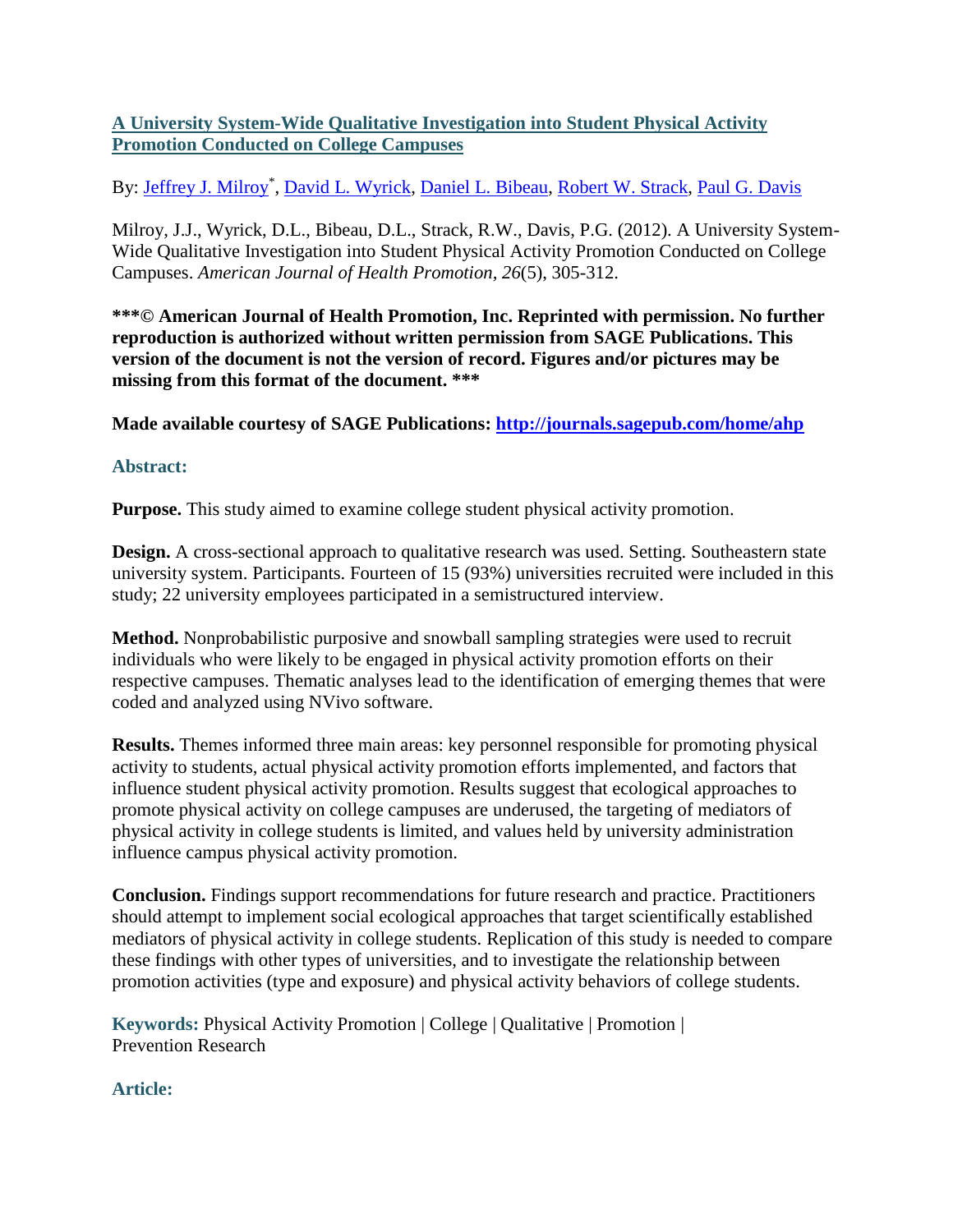#### **PURPOSE**

The Centers for Disease Control and Prevention affirm that regular physical activity is a critical part of an individual's overall health.<sup>1</sup> In particular, regular physical activity is a precursor for well-being and a means to health risk reduction and disease avoidance.<sup>2–4</sup> Benefits of regular physical activity include improved cardiovascular health; blood pressure management; the maintenance of healthy bones, muscles, and joints; and the development of lean muscle mass.<sup>5</sup> Aerobic activities like brisk walking and jogging have been linked to a reduced risk of colon cancer, coronary heart disease, and/or premature death, yet many Americans still do not engage in regular physical activity.<sup>5,6</sup> Not only can low levels of physical activity become dangerous at the individual level, they can potentially produce adverse affects at the population level. For example, health care expenditures in 2007 surpassed 2.2 trillion dollars. It was estimated that the costs associated with treatment of chronic conditions like those associated with physical inactivity (e.g., heart disease) accounted for over  $75\%$  of these expenditures.<sup>4,7</sup>

More than ever, American college students are not engaging in sufficient amounts of regular physical activity, and these rates do not improve over time.<sup>8</sup> The American College Health Association–National College Health Assessment corroborates these findings and reports that a significant number of college students report that in the past 7 days they did not engage in any moderate or vigorous intensity aerobic physical activity.<sup>9,10</sup>

Efforts to promote regular physical activity among noncollege populations are great, and well documented. In contrast, documentation of strategies used to promote physical activity on a college campus is limited, $^{11}$  and it is unclear how physical activity promotion is actually accomplished on a college campus. Limited research in this area not only provides little support for campus practitioners who value the well-being of their students, it underscores the need for a better understanding of physical activity promotion conducted on U.S. campuses. A study of this sort could potentially lead to the establishment of best practice guidelines specifically suited for the college/university population. Therefore, the purpose of this study was to explore student physical activity promotion on campuses that represent one state university system, identify key personnel charged with promoting physical activity to students, and investigate factors that influence student physical activity promotion practice.

### **APPROACH**

#### **Methods and Settings**

Institutional Review Board approval was obtained from the principal investigator's host university prior to data collection.

To explore how physical activity promotion is addressed by university administration and staff, a qualitative approach was used so that context and meaning behind physical activity promotion practices could be best understood.<sup>12</sup> Participants were recruited from a southeastern state university system; only 4-year traditional universities were included. Initially, nonprobabilistic purposive sampling<sup>12</sup> was used to identify one potential participant from each university. Individuals selected for recruitment were identified to be most likely responsible for student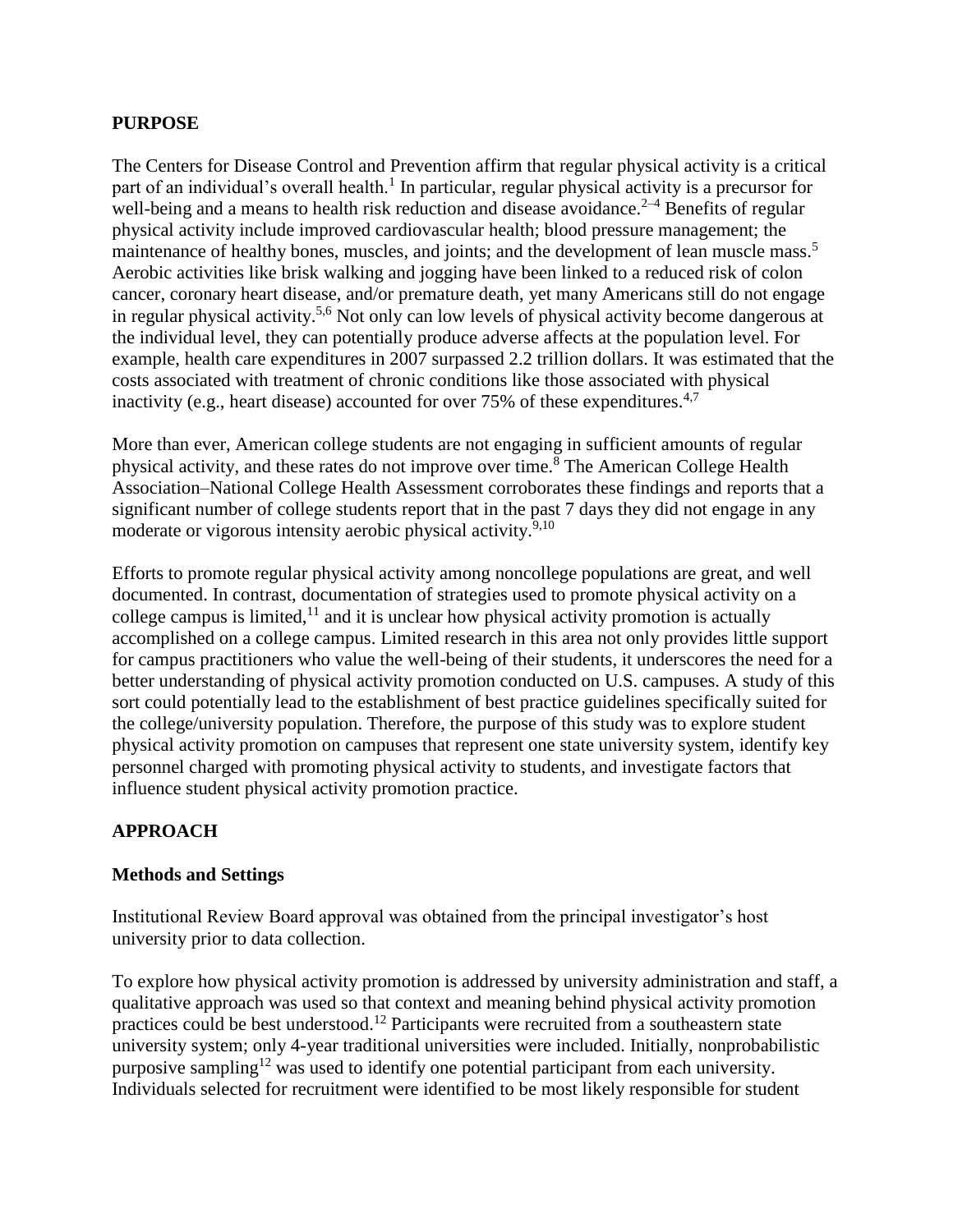physical activity promotion. Potential participants were first contacted by telephone, were provided with details of the study, and were subsequently invited to voluntarily participate in the study. Follow-up calls and e-mails were sent until the potential participant was reached. Those that declined participation were asked to recommend other individuals at their institution who might also be appropriate for the study. If the potential participant disregarded contact attempts, declined participation, or refused to suggest others on their campus, their institution was excluded from the study.

Snowball sampling<sup>13</sup> followed the nonprobabilistic purposive sampling to identify additional individuals on each campus who were engaged in promoting physical activity to students. Guidelines of snowball sampling prescribe that each interview participant be asked to identify any other individuals on their campus who are also responsible for promoting physical activity to students. Using snowball sampling helps to reduce the likelihood of omitting key participants. This technique was initiated during each interview until all those responsible for student physical activity promotion on each campus were identified and interviewed. To encourage interview participation, an incentive of \$50.00 was provided to each participant.

### **Data Collection and Data Recording**

Because of the geographical span of the state university system campuses, 30–45-minute semistructured interviews were conducted by telephone. Consent to participate was obtained orally (digitally recorded) at the commencement of each interview.

### **Interview Protocol Development**

Interviews were conducted using a semistructured protocol that asked participants to respond to questions related to (1) key personnel on campus who promote physical activity to students, (2) how student physical activity promotion is conducted, and (3) what factors influence how physical activity promotion is accomplished (Table 1). In particular, questions related to physical activity promotion practices conducted on campus were framed around to the levels of the Social Ecological Model for Health Promotion (SEMHP).<sup>14</sup> To ensure that questions were appropriate and presented in a way that they would elicit detailed information from participants, the interview protocol was reviewed by an expert panel and underwent multiple rounds of revisions.

Each participant was asked the same questions; however, interviews were conducted in a flexible manner and provided an opportunity for the participant to discuss issues they felt to be most relevant. In addition to recording interviews using a digital device, shorthand notes were taken during each interview.

### **Data Analysis**

Once interviews were complete, recorded data were transcribed verbatim by the principal investigator into a Word document and then subsequently uploaded into the NVivo 8 computer software package. During phone interviews, the principal investigator took shorthand notes; once data was uploaded into NVivo 8, participant responses were cross-referenced and confirmed by comparing transcribed responses with shorthand notes taken by the interviewer. Once prepared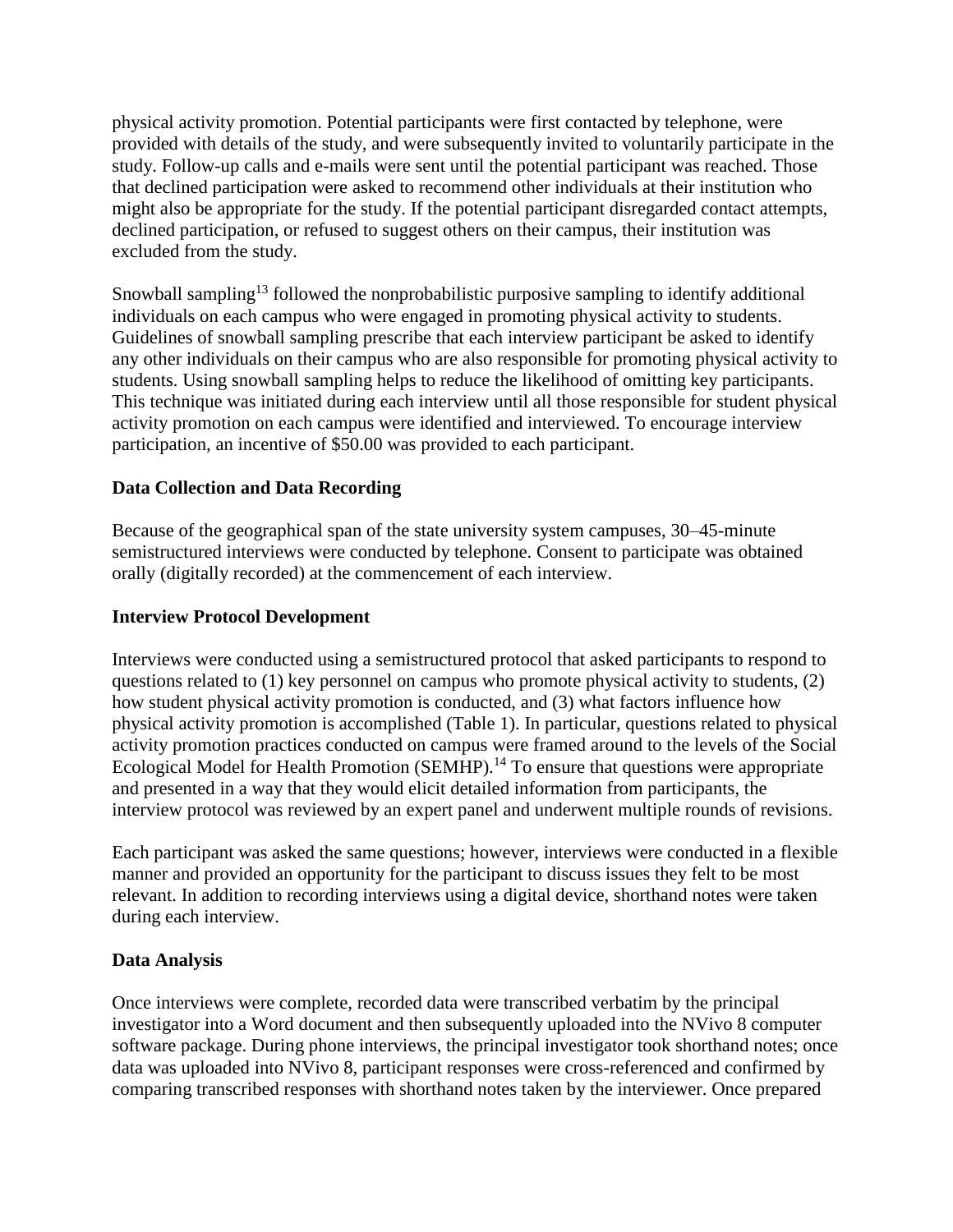in NVivo 8, data were coded based on emerging themes that best represented that particular segment of data. Each step of data collection and analysis, interviews, transcription crossreferencing, and coding was completed by one person, the principal investigator. It was decided that recoding could take place at any time during data analysis to increase the likelihood of the accuracy and appropriateness of coding.<sup>12</sup>

| <b>Key Issues</b>                                           | <b>Questions Used During Semistructured Interviews</b>                                                                                                                                                                                                         |  |  |  |
|-------------------------------------------------------------|----------------------------------------------------------------------------------------------------------------------------------------------------------------------------------------------------------------------------------------------------------------|--|--|--|
| Key personnel                                               | What is your current title?<br>Is it stated in your job description, either within human resources or your own department, that you have a charge to                                                                                                           |  |  |  |
|                                                             | engage in physical activity promotion efforts on your campus?<br>If not, why do you think this is?                                                                                                                                                             |  |  |  |
|                                                             | If so, why is it important that physical activity promotion is part of your role at your campus?                                                                                                                                                               |  |  |  |
|                                                             | Please name any or all other individuals on your campus whose job role it is to promote physical activity.                                                                                                                                                     |  |  |  |
|                                                             | Who gave these individuals the responsibility of promoting student physical activity?                                                                                                                                                                          |  |  |  |
|                                                             | If different from or in addition to those noted above, please name any other individuals on campus whose role it is to<br>promote student physical activity.                                                                                                   |  |  |  |
|                                                             | Do you feel that collaboration with other individuals/departments on campus is important?                                                                                                                                                                      |  |  |  |
| Physical activity promotion<br>activities implemented       | Please describe any or all physical activity promotion programs/campaigns implemented on your campus in the<br>past year with the sole purpose of promoting physical activity among students.                                                                  |  |  |  |
| on campus                                                   | Do any of these programs/campaigns target specific individual characteristics related to increased physical<br>activity?                                                                                                                                       |  |  |  |
|                                                             | Prompts will include self-efficacy, perception of physical activity outcomes, attitudes regarding physical activity, etc.                                                                                                                                      |  |  |  |
|                                                             | Please describe any or all policies that were implemented in the past year with the sole purpose of promoting<br>physical activity among students?                                                                                                             |  |  |  |
|                                                             | These may include mandatory wellness/health classes for students with a physical activity component, or a<br>mandatory physical activity requirement (swim test, run test, etc.)                                                                               |  |  |  |
|                                                             | Please describe all environmental changes made on campus in the past year with the sole purpose of increasing<br>physical activity among students.                                                                                                             |  |  |  |
|                                                             | Contrary to programs that were implemented in the past year with the sole purpose of promoting physical activity<br>among students, name any or all programs, policies, and/or environmental changes that may have indirectly<br>influenced physical activity. |  |  |  |
|                                                             | Please describe all physical activity promotion programs/campaigns that specifically target individual students (e.g.,<br>media campaigns).                                                                                                                    |  |  |  |
|                                                             | This may include poster campaigns, e-mail campaigns, articles or campaigns seen a campus newspaper or<br>magazine, etc.                                                                                                                                        |  |  |  |
|                                                             | Please describe all physical activity promotion programs that specifically target subpopulations/groups or social<br>networks of students.                                                                                                                     |  |  |  |
|                                                             | This might include targeting specific ethnicities on your campus or programming specifically for females.<br>This may also include fratemities, sororities, clubs and/or groups.                                                                               |  |  |  |
|                                                             | Is there current documentation of physical activity information (e.g., importance of physical activity during the<br>college years) that goes out to all students?                                                                                             |  |  |  |
| Factors influencing the                                     | If anything, what factors have supported your efforts to promote student physical activity on campus?                                                                                                                                                          |  |  |  |
| implementation of physical<br>activity promotion activities | Prompts include additional funding in the past year (grant funds), support from specific individuals on campus<br>whom carry a strong influence over campus matters, efforts from specific student groups, etc.                                                |  |  |  |
| on campus                                                   | If anything, what factors have impeded your efforts to promote student physical activity on campus?                                                                                                                                                            |  |  |  |
|                                                             | Prompts include funding, institutional support, human resources, etc.                                                                                                                                                                                          |  |  |  |
|                                                             | Are there specific community factors that promote or prevent physical activity among students at your institution                                                                                                                                              |  |  |  |
|                                                             | (e.g., safety of campus or surrounding community, etc.)?<br>In general, would you say that promoting physical activity is viewed by your institution as a primary or secondary<br>responsibility?                                                              |  |  |  |
|                                                             | If not, why do you believe this is so? What takes precedence over promoting physical activity on your campus?                                                                                                                                                  |  |  |  |
|                                                             | If so, how does your institution's view on physical activity promotion among students influence the efforts made by<br>you and your department/office? Or, why do you think your institution has made it a primary responsibility?                             |  |  |  |

Table 1 **Interview Protocol** 

#### **Code Development**

Because of the semistructured nature of the interview protocol, general themes that emerged fit well within the context of (1) key personnel on campus who promote physical activity to students, (2) how student physical activity promotion is conducted, and (3) what factors influence how physical activity promotion is accomplished. The principal investigator first reviewed all transcribed data; based on the general themes noted above, and via a secondary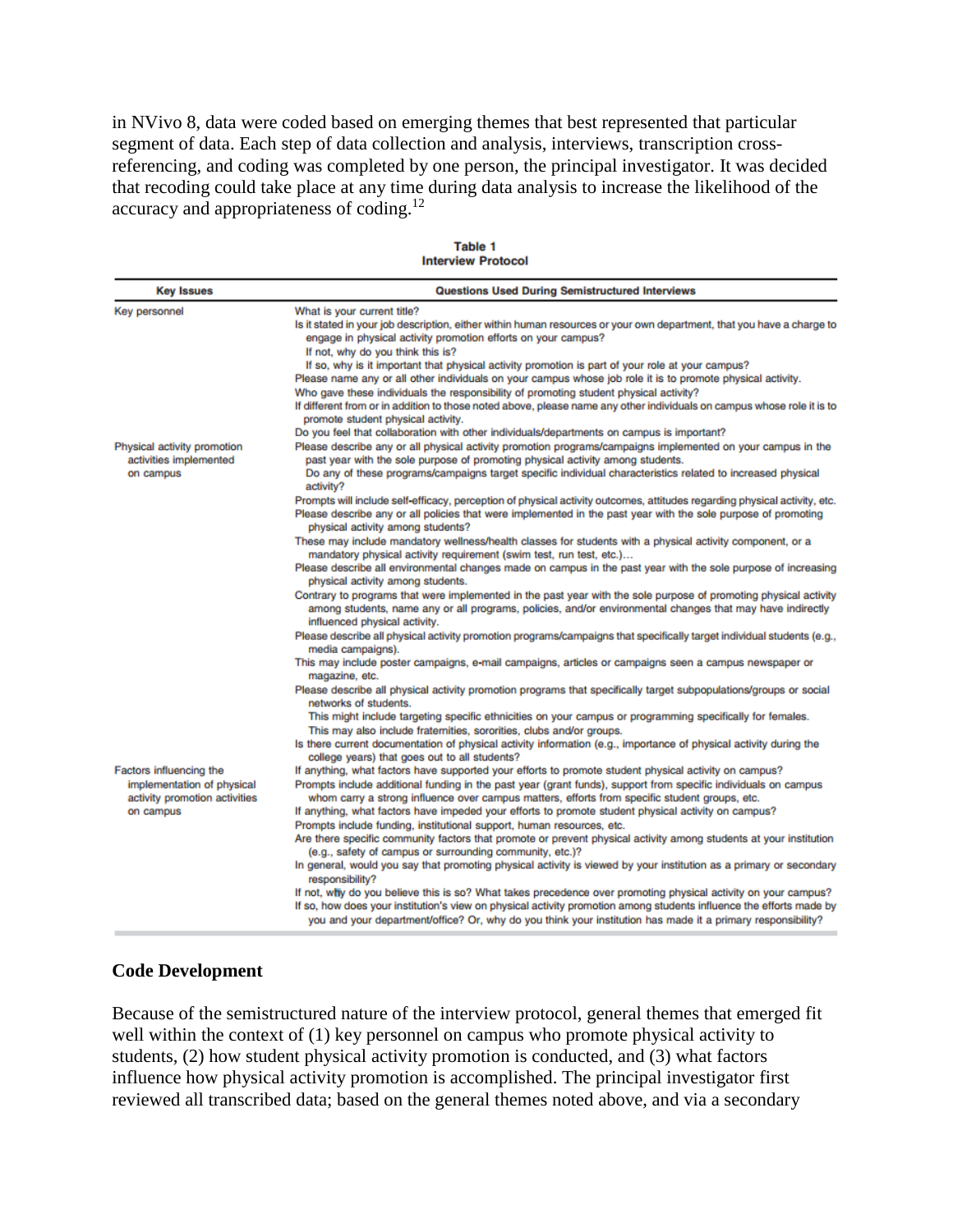review of the data by the same investigator, multiple subcategories of data were then coded. The subcategories (i.e., coded data) represented key issues pertinent to the main theme it fell under. In all there were 23 coded themes. It was intended that if a theme emerged that did not fall within any of the aforementioned categories, a new category would be created. However, themes that necessitated the development of an additional category were not present. Once these themes and their related codes (subcategories) were identified, they were reviewed and confirmed by a second investigator. The two reviewers agreed that there was no need to diverge from the original coding and it was suitable to proceed with subsequent analyses.

### **RESULTS**

Fourteen of the 15 schools (93%) targeted for recruitment were included in this study. Over half of the participating schools had two individuals who represented their respective institutions. As a result, 22 individuals participated in this study: 13 directors of campus recreation, 2 physical activity/ health program coordinators (e.g., forcredit physical activity course coordinators), 2 faculty members, 1 university administrator, 2 directors of campus wellness, 1 facility manager, and 1 assistant director of fitness (Table 2).

The results are presented in three major sections: (1) key personnel responsible for promoting physical activity to students, (2) physical activity promotion activities, and (3) factors that influence the implementation of physical activity promotion programs. These sections are based on categories stemming from the data analysis plan and code development. These three sections lead to a comprehensive understanding of student physical activity promotion conducted on campus and support recommendations for future research and practice.

| <b>University</b> | <b>Type</b> | <b>Size (Enrollment)</b> | <b>Participant Title</b>                                       |
|-------------------|-------------|--------------------------|----------------------------------------------------------------|
| 1                 | Rural       | 10.000-14.999            | Director of campus recreation<br>Assistant director of fitness |
| 2                 | Urban       | 15,000-19,999            | University administrator<br>Director of wellness               |
| $3^{\star}$       | Rural       | $0 - 4999$               | Director of campus recreation<br><b>Facility manager</b>       |
| 4*                | Rural       | 5000-9999                | Director of campus recreation                                  |
| 5*                | Urban       | 5000-9999                | Director of campus recreation                                  |
| $6*$              | Suburban    | 5000-9999                | Director of campus recreation                                  |
| 7                 | Suburban    | 15,000-19,999            | Director of campus recreation<br>Health program director       |
| 8*                | Suburban    | 15,000-19,999            | Director of campus recreation<br>Health program director       |
| 9                 | Suburban    | $0 - 4999$               | Director of campus recreation                                  |
| 10                | Urban       | 10,000-14,999            | Director of campus recreation<br>Director of wellness          |
| 11                | Rural       | 5000-9999                | Director of campus recreation<br>Faculty, health sciences      |
| 12                | Suburban    | 10,000-14,999            | Director of campus recreation<br>Faculty, health sciences      |
| 13                | Rural       | 5000-9999                | Director of campus recreation                                  |
| $14*$             | Suburban    | 5000-9999                | Director of campus recreation                                  |

Historically black college or university.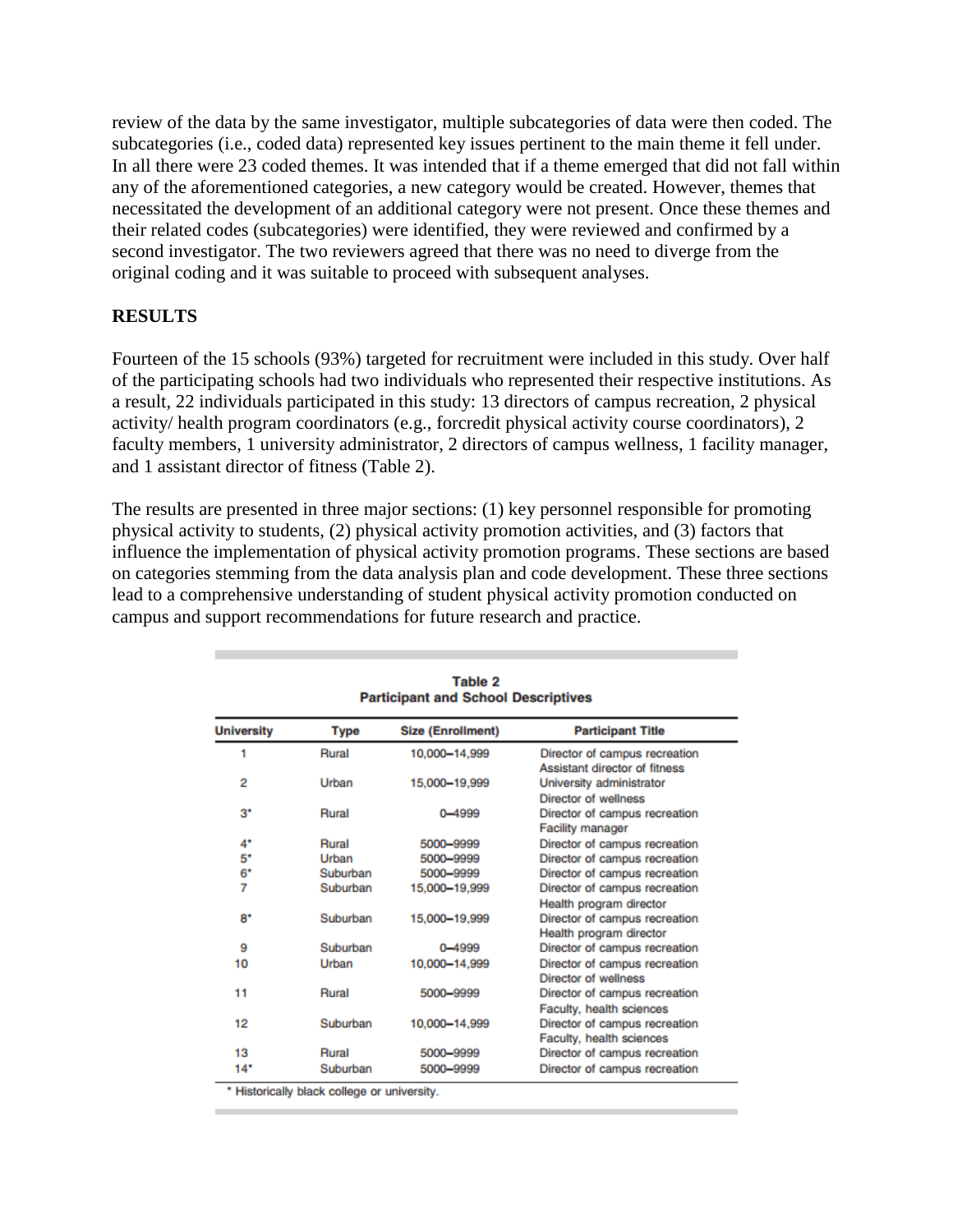### **Key Personnel**

Key personnel are either the individuals or the collaborative relationships of individuals that lead to the promotion of physical activity to students. Participants were asked if their job description included specific language underlining their responsibility to promote physical activity to students. The majority of participants indicated that promoting physical activity to students was not specifically stated in their job description. Among these participants, all of them noted that this was due to additional administrative or managerial responsibilities they held and promoting physical activity was implied. In contrast, less than half of the study sample noted that promoting physical activity to students was specifically stated in their job description. These participants believed that physical activity promotion was in their job description because they were either the only unit on campus with this responsibility or because it was a part of their department's mission. In particular, one participant stated:

I think that our major purpose on our campus is to promote physical activity because we're the only unit on campus that promotes actual physical activity for the majority of the students. It's our unique mission we have....

When asked to discuss the role of interdepartmental collaboration on campus, most stated that they collaborate with at least one other department. Participants described collaborative relationships with various academic departments, multicultural affairs, the department of athletics, campus recreation, student health services, student life, and student affairs. The most common motive for collaboration described by participants was to share resources such as money, manpower, and space/facilities. In addition to resource sharing, participants also noted that collaborations facilitated positive interdepartmental relationships. Those who confirmed that collaboration was an important part of their operations also suggested that collaborating with others on campus was essential to their own department's success and was an integral part of conducting their job.

### **Physical Activity Promotion Activities**

Depending on the environment or even the target population, physical activity promotion activities can vary in many ways. However, when asked to describe physical activity promotion activities on their campus, most participants described activities that most resembled marketing strategies (i.e., the promotion of a service) rather than the implementation of a program or intervention. Specifically, one participant said:

…we don't necessarily offer workshops, but we do promote physical activity with fliers, Listservs, and emails throughout the community [and] in this facility we have different brochures to promote different activities.

This participant and others described campaigns that promoted campus recreation services like group fitness classes and/or personal training opportunities. In particular, these services were communicated to students via paper fliers, electronic media (Listservs and e-mails), online social networking (Facebook, Myspace, and Twitter), electronic boards, posters, word of mouth, and ads seen on the department of campus recreation's Web site. One participant noted: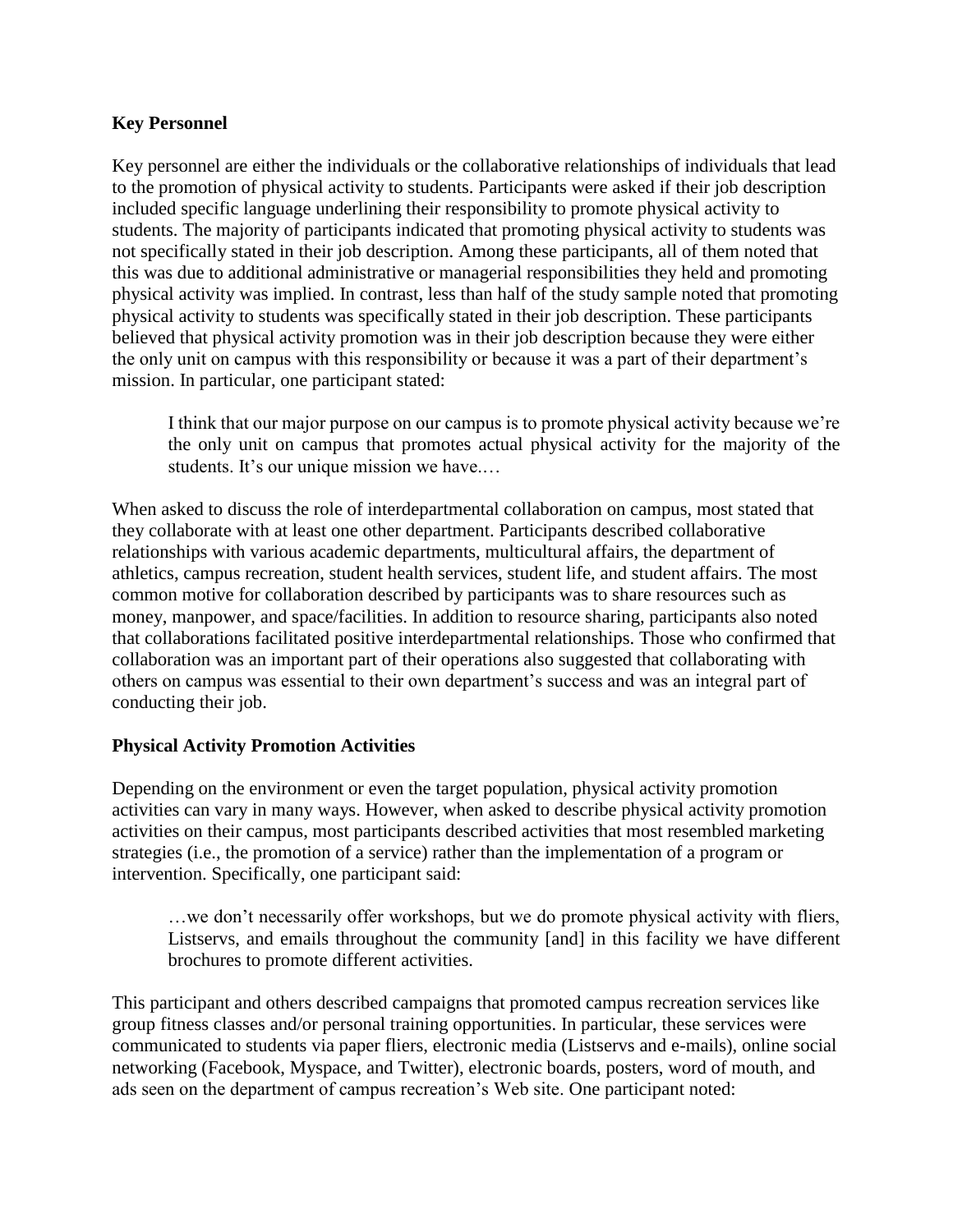…the calendar that is detailed with everything that we do and offer [and] promotion tables in the lobby share information with students. Students can also find information on the [campus recreation] Web site.

Another participant stated:

Actually we don't have to [promote physical activity], because they just come and they take fitness through weight training, physical education classes and then when they learn how to exercise then they start coming in. Then we help them with their workouts.

When asked to comment on physical activity promotion efforts such as programs or interventions aimed at increasing physical activity among students, most participants responded with incentive programs, student recreation center physical activity group fitness classes, forcredit courses (e.g., freshman success classes/first year experience), or intramurals.

Participants were also asked to comment on physical activity promotion efforts that targeted specific determinants of physical activity in college students. Approximately 25% of the participants (five) stated they do target specific determinants of physical activity in college students. Of these participants, all of them stated that they target self-efficacy for physical activity. In particular one participant stated:

Sure I think that outdoor recreation targets self-efficacy…we know that because they are physically active in an outdoor sport learning how to paddle, how to climb, how to be selfreliant [and] they learn how to do it on their own.

In contrast, the majority of participants stated either that they did not target any specific determinants of physical activity in college students, or that if they did, it was done unintentionally.

During interviews, it became evident that participants agree that there are particular students on campus who would not be physically active of their own accord. When asked how they target these types of students, participants stated that they place marketing material in different places on campus, venture off campus to promote special events, or use incentive programs to entice inactive students to become more active. In particular, some participants noted that they try to create an enjoyable first experience around physical activity in an attempt to encourage future engagement. Participants also suggested that flexible recreation center hours, in addition to offering different types of programming (e.g., salsa and belly dancing classes), were done to entice these individuals.

The SEMHP<sup>14</sup> suggests that modifications in policies that govern a population can strongly influence individual behavior. When participants were asked to comment on campus policy initiatives implemented to directly influence physical activity behaviors of students, they all stated either that there were no policies initiated on campus to directly influence physical activity behaviors of students, or that if there were, they were unaware of such policies. However, some suggested that there were other policies implemented on their campus that had potential to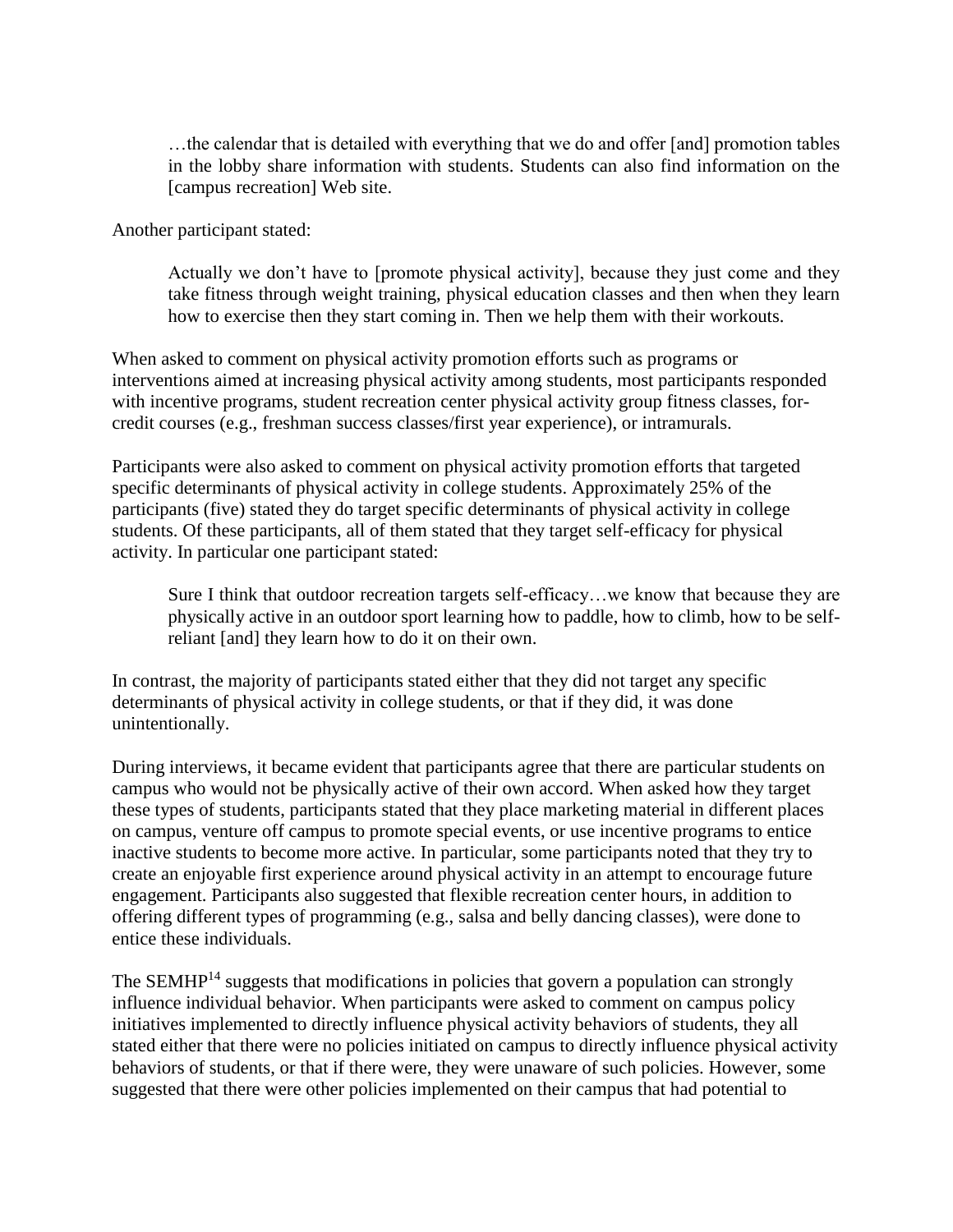indirectly influence physical activity behaviors of college students. Regulations surrounding campus parking were one policy in particular that several participants believed could have such an influence. Anecdotally, participants believed that mandating students to park on the outside border of campus forced students to walk further to class, therefore engaging in more daily physical activity. Others believed that new smoking policies on campus may even have an effect on physical activity behaviors of students. Although only a few felt this way, those who did felt as though more stringent smoking policies may be contributing to the development of norms on campus that promote healthier living, including physical activity. In particular, one participant said:

Um, they are more active, walking 100 feet away from the building (laughter). I would say that it hasn't directly affected [physical activity] but hopefully it has made them more conscious about why the policy exists and it's for the individual's improved health and [then the student thinks] oh by the way it can lead them to think about [physical activity] and health.

Finally, participants commented on for-credit courses that students are mandated to take before graduating. Over 80% of the participant sample stated that their institution has a mandatory course that incorporates components of physical activity into its curriculum. Although a few participants said that their institution did not mandate a course that covers components of physical activity, these same individuals stated that taking a course of this sort was strongly recommended. When participants were asked to describe any ''health'' courses that were mandatory for students to complete, some participants described courses that spent multiple classes on physical activity, whereas others described courses that spent less than half a class on the topic.

Similar to the effect policy can have on behavior, the SEMHP encourages practitioners to target attributes of the community's environment in an effort to influence behavior. When asked to comment, the majority of participants stated that environmental changes have been made on their campus in the past year and were done so to directly influence physical activity behaviors of students. Examples of environmental changes on campus included the addition of a new student recreation center, improvements to outdoor student recreation facilities, newly painted walking routes (indoors and out), signage to increase stair usage, and general improvements to increase the walkability of campus. One participant said:

Well, we actually are in the process for a new outdoor field complex; we purchased 129 acres which was awesome [and] we've been doing some inside walking maps and that's probably the newest thing within the last year that has been completed.

Participants also commented on changes to the campus environment that may indirectly influence student physical activity. Five of the 22 participants suggested that changes to campus bus routes forced students to walk greater distances to bus stop areas. Other examples include an increase in the number of bike racks on campus, as well as a school-owned bike shop. In contrast to the positive influence environmental changes may have on physical activity, some participants thought that lengthy construction jobs have negatively influenced student physical activity behaviors of students. Entrances to the recreation center have been obstructed and access to the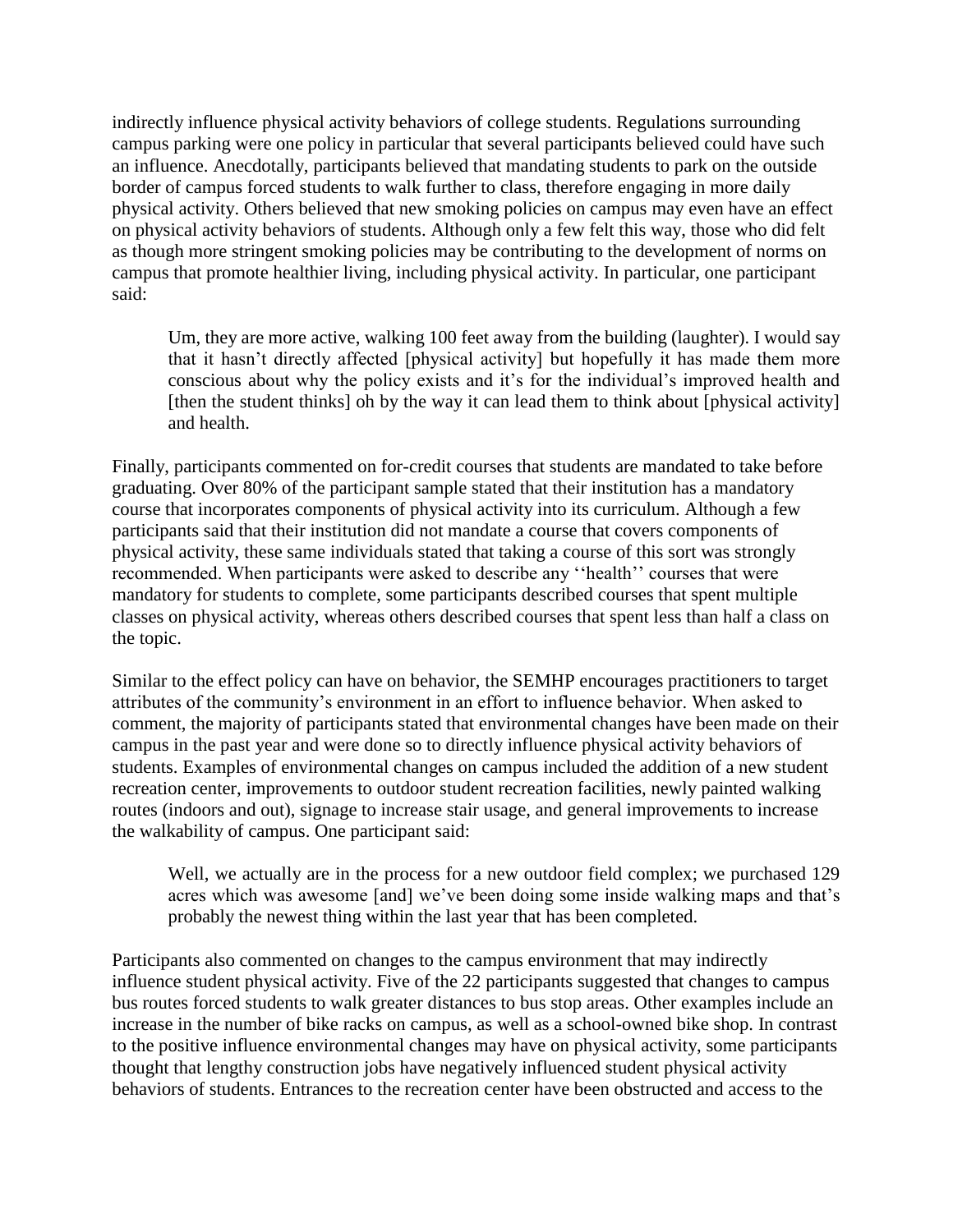recreation center has become more difficult, thus making it more difficult for students to negotiate unfamiliar entrances to the recreation center.

As students progress through their college career, there may be times when they are provided with health information from the institution (outside of an academic class). Educational material related to campus alcohol policies, institutional code of conduct, and mental health are typically presented to students in the form of a student handbook given to them at the commencement of each academic year. However, the majority of interview participants stated that they were unaware of something similar that provided students with information related to the importance of physical activity during their time in university. Of the few participants that stated there may be such a resource, they indicated that it was not necessarily presented to the students in the form of a handbook. Yet they continued by stating physical activity educational material was presented through various other outlets on campus such as the school Web site, campus recreation calendars, and fliers distributed by the institution's student health services. The majority of participants affirmed that there was at least one resource on campus for students to access that informed them on the importance of physical activity during their college years; however, students would have to take the initiative to access it on their own.

#### **Factors Influencing Physical Activity Promotion on Campus**

There may be factors that support physical activity promotion, or possibly impede a department's ability to promote physical activity to students effectively. It is important to identify what factors support physical activity promotion on campus so that they can be used by practitioners in the future. Conversely, it is equally important to identify the factors that make physical activity promotion on campus challenging so they can be minimized or avoided in the future. When asked, the majority of participants said the number one factor was support from administration. In particular, two participants had this to say:

Yes, they have been the support from upper administration; mutual cooperation between the faculty, staff, and the students. There's just been overwhelming support even though um it's sometimes policy changes (very difficult) but as far as support for new programs (wellness passport program); so that's been the best support is just coming from I think collaboration in the truest sense.

Yeah, yeah basically an initiative by our chancellor; we have a new chancellor and when [they] came on board and [he/she] is kind of a fitness person and from them it's the idea that the university needs to be more fit and more focused on wellness; kind of along the lines of what I have been thinking all along which the previous admin did not focus on. [He/she] then passed it along to all the divisions to do something about wellness.

Administrative support was followed by supplementary resources like money, personnel, and space. As previously highlighted, participants affirmed that interdepartmental collaborations were essential to the success of their department's goals and objectives. This was confirmed by several participants suggesting that interdepartmental collaborations facilitate physical activity promotion on campus.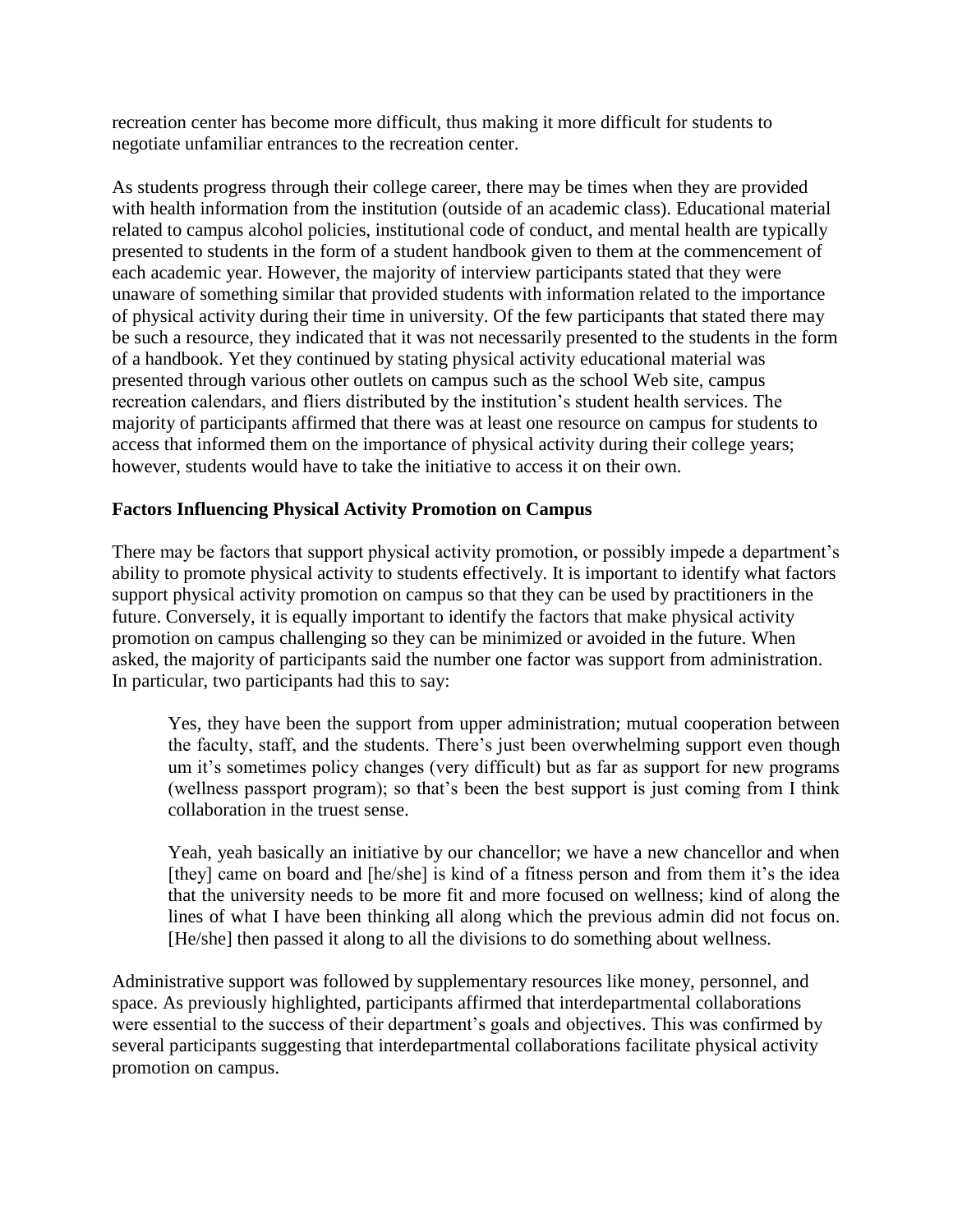More participants commented on factors that impeded their efforts to promote physical activity on campus versus those that supported it. One of the most common supporting factors mentioned is also the number one factor that challenged the participants' ability to promote physical activity: funding. When asked to elaborate, the main reason for desiring additional funding is not necessarily for equipment or materials, but to acquire staff that would support additional programming activities. In addition, many participants indicated that having to share facilities with others hindered their ability to provide more services to students. Related to sharing facility space with other departments, participants stated that limited space and resources also generated conflict that made promoting physical activity challenging.

Most significant was that the majority of participants declared that support from the institution is critical to their ability to successfully promote physical activity to students. It was evident that institutional support was present on each of the 15 participating campuses; however, when asked if physical activity is a primary or secondary responsibility of their institution, most participants strongly stated it was not a primary responsibility. Each participant described that they were comfortable with this because they too felt as though academics should come before physical activity promotion on campuses of higher education. Other responsibilities that precede physical activity promotion included student safety, service learning, retention, and graduation. Although most agreed that student physical activity promotion is not a primary responsibility of their institution, a minority of the participants stated otherwise. Fueled by their experiences, these participants believe that recent support from upper administration suggests that physical activity is potentially shifting into a top priority on campus.

### **Limitations and Strengths**

Physical activity promotion research among the college population is limited. In particular, little has been done to investigate the ways in which college campuses face student physical inactivity. A major strength of this study is that it takes the first step to better understand student physical activity promotion conducted on a university campus. This study specifically investigates how an entire university system attempts to promote student physical activity. Unlike a study that may try to quantify physical activity promotion practice, this study explores the intricacies of physical activity promotion using qualitative methodology. Not only did this promote in-depth conversation into important topics via semistructured interviews, it provided a way for context and explanation to emerge.

Although this study initiates the first of many steps into better understanding physical activity promotion on a college campus, it was not free from limitations. In particular, the method of snowball sampling has various limitations.<sup>13</sup> The first challenge of snowball sampling is identifying an initial contact (i.e., first potential participant).<sup>13</sup> It is possible that the use of a nonprobabilistic purposive selection that initiated participant recruitment may have identified individuals who were not the most appropriate individuals to begin with. However, to reduce impact of this limitation, each participant was explicitly asked if they felt as though they were an appropriate individual to be included in this study. No participants declined participation.

Amidst various qualitative strategies of inquiry there are different procedures of data collection to choose from. Is this study, researchers opted to use semistructured telephone interviews. The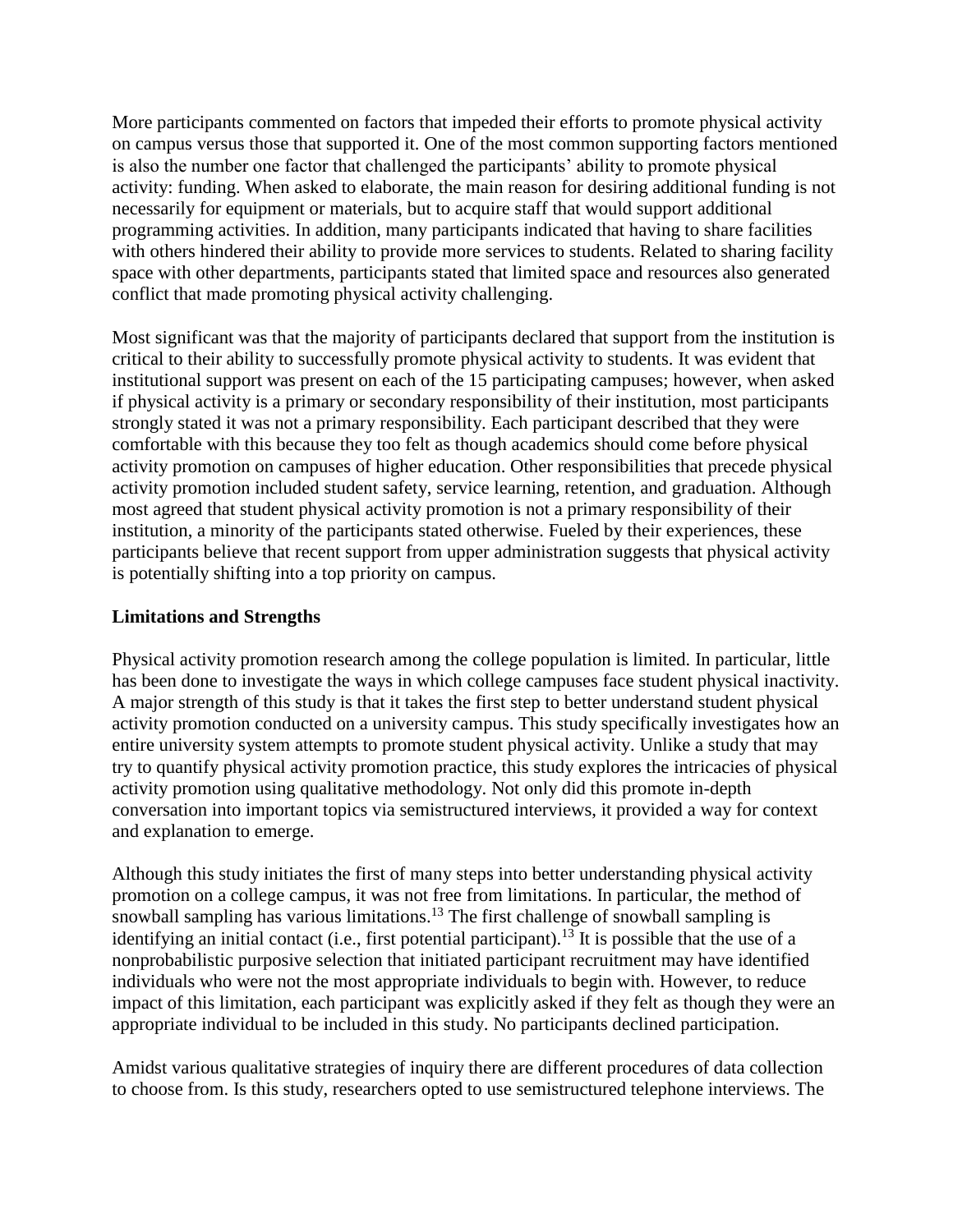goals of these interviews were to elicit information regarding physical activity promotion activities conducted on southeastern university system campuses. Potential limitations of this technique include limited control of the interview environment and the inability of the interviewer to assess nonverbal cues or behavior. However, when considering the lack of sensitive questioning integrated into the interview protocol, as well as the limited influence the interview environment could have on participant responses, neither of these limitations were of concern.

Finally, the combination of available incentives for participants and the implementation of successful recruitment strategies established a sound representation of a single state university system. Yet findings from this study cannot be generalized to the rest of the country. It is possible that geographic, cultural, and/or social norms related to physical activity promotion may elicit different responses from the same types of individuals in other states. It is, however, safe to presume that this study adequately represents one entire state's university system. This study's sample represents a diverse sample of public universities that include multiple historically black universities, small as well as large institutions, and universities representing a variety of geographical locations (urban, suburban, and rural). Although generalizability outside of this southeastern state may be limited, it provides adequate evidence to continue similar research among additional college or university populations in other areas of the country.

# **CONCLUSION**

Responses to the interview questions provided insights into the broader context of student physical activity promotion and several key findings emerged. It is evident that the lack of specific physical activity promotion language in participant job descriptions suggests that physical activity promotion could be a part of their responsibilities, but it does not imply that physical activity promotion *must* be a part of their responsibilities. This alone suggests that institutionally, more could be done to encourage staff and administration to promote student physical activity more aggressively.

The most significant findings of this study bring to light that most physical activity promotion conducted on campuses in this sample lacked either a theoretical or scientific foundation. Leaders in this field suggest that theory and evidence from prevention science should direct practice, especially as it relates to physical activity promotion.6,14,17 Although some participants report that they target intrapersonal and environmental factors, very few reported targeting other important factors related to the SEMHP, such as interpersonal, community, and policy factors. Effective health promotion should include ecological factors outside of the individual.14 Participants describe that great efforts are put forth to encourage individuals to attend fitness classes or join incentive programs, but these efforts hinge on the individual's choice to do so or not and are considered ineffective practice. Additionally, it has become evident that the majority of institutions are unintentionally omitting the use of scientifically established determinants of physical activity in college students. Targeting scientifically established determinants of physical activity can be an extremely effective method to promote behavior change.<sup>16</sup>

Finally, results of this study suggest that support from administration influences physical activity promotion activities conducted on a college campus. Specifically, responses from participants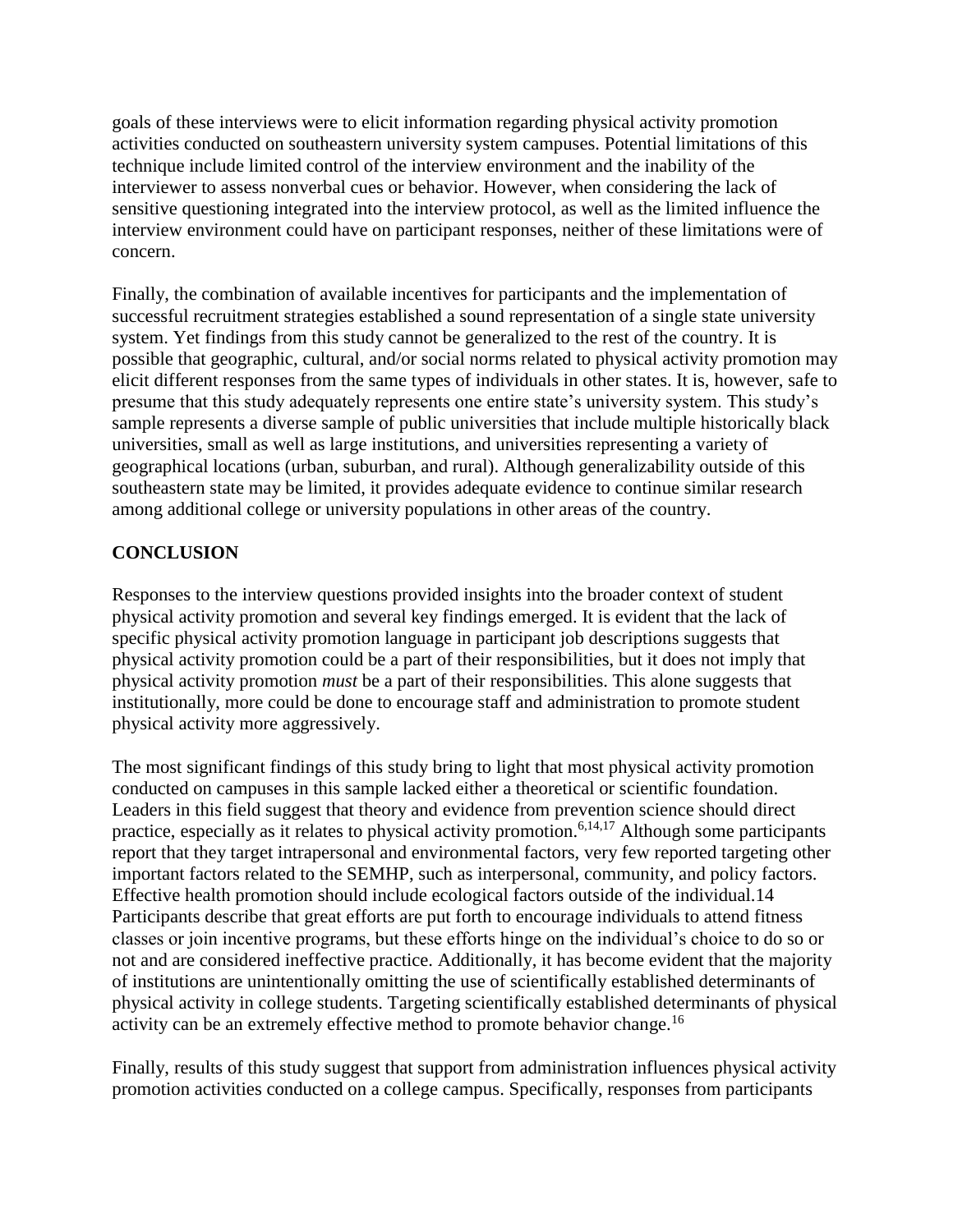suggest that institutional administration has the ability to set cultural norms by projecting physical activity promotion values across all pertinent departments as well as actively support those conducting physical activity promotion activities on campus in various ways.

## **SO WHAT? Implications for Health Promotion Practitioners and Researchers What is already known on this topic?**

Little is known about how institutions of higher education are attempting to curb physical inactivity trends of American college students. Currently there are no other published articles that attempt to describe how physical activity promotion is actually carried out on a college campus.

### **What does this article add?**

This study suggests that administrators located on a college campus have a significant influence on physical activity promoting efforts that are carried out. Additionally, very few schools use a social ecological approach that includes interpersonal, community, and policy level factors when promoting physical activity.

### **What are the implications for health promotion practice or research?**

Future research should include a larger number of universities to generate a more nationally representative sample, and should employ mixed methodology that would examine the relationships between type, exposure, and dose of physical activity promotion on physical activity behaviors of students. Lastly, an exploration into the effect of interpersonal, community, and policy level factors on physical activity behaviors of college students is warranted.

### **ACKNOWLEDGMENT**

Funding for this project was provided by Be Active North Carolina (501c3).

# **REFERENCES**

1. Centers for Disease Control and Prevention. Trends in leisure-time physical inactivity by age, sex, and race/ethnicity— United States, 1994–2004. *MMWR Morb Mortal Wkly Rep.* 2005;54:991–994.

2. Centers for Disease Control and Prevention. US physical activity statistics. Available at: http://apps.nccd.cdc.gov/ PASurveillance/DemoCompareResultV. asp?State536&Cat51&Year52007& Go5GO. Accessed April 2, 2009.

3. World Health Organization. Benefits of physical activity. Available at: http://www. who.int/dietphysicalactivity/ factsheet\_benefits/en/index.html. Accessed April 3, 2009.

4. Centers for Disease Control and Prevention. Overview of chronic disease. Available at: http://www.cdc.gov/ chronicdisease/overview/index.htm. Accessed December 21, 2009.